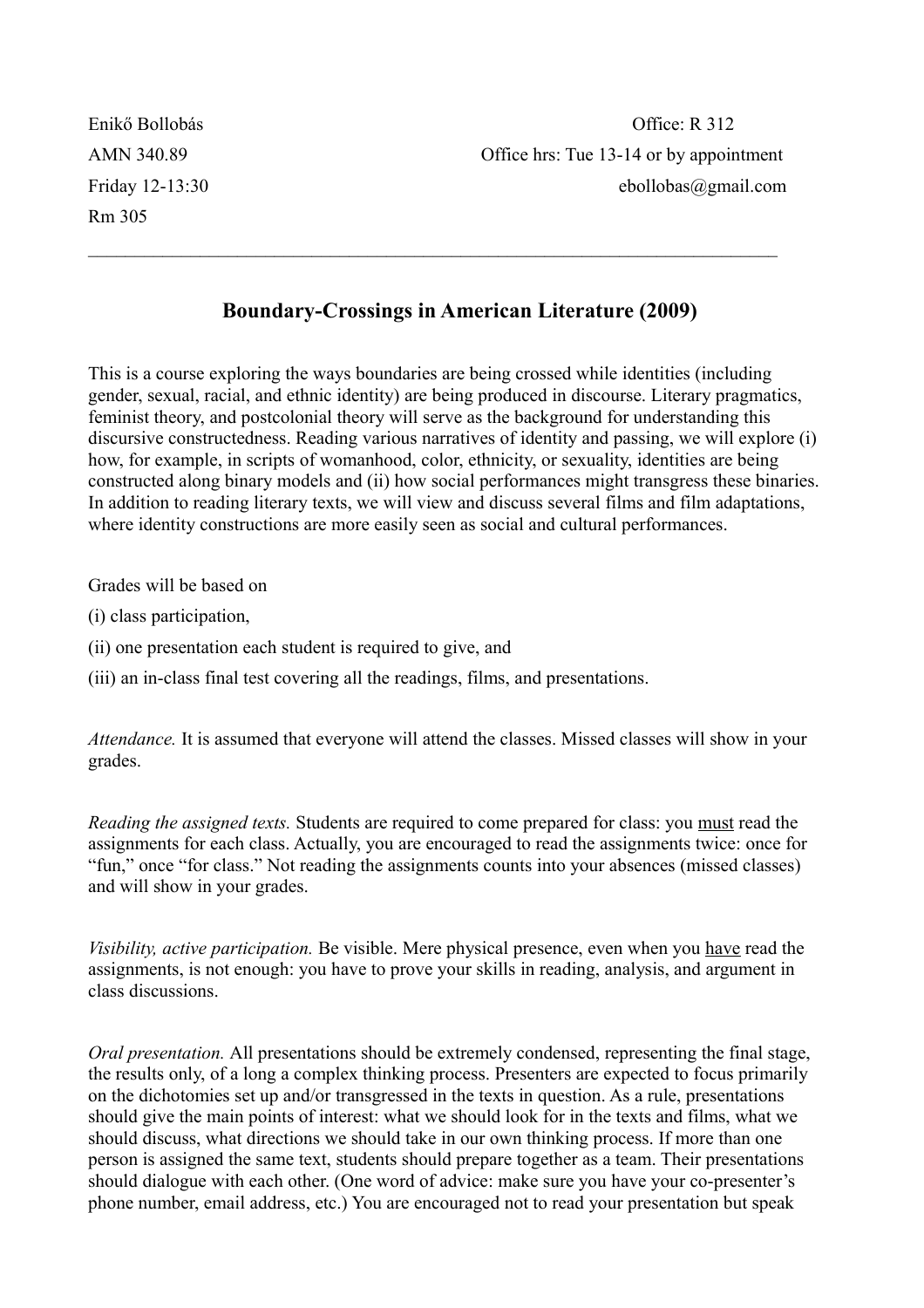without notes as much as possible.

*In-class final test.* This test will cover all the readings, discussions, and presentations.

*Important*: we must (and will) start the classes on time. No late-comers accepted.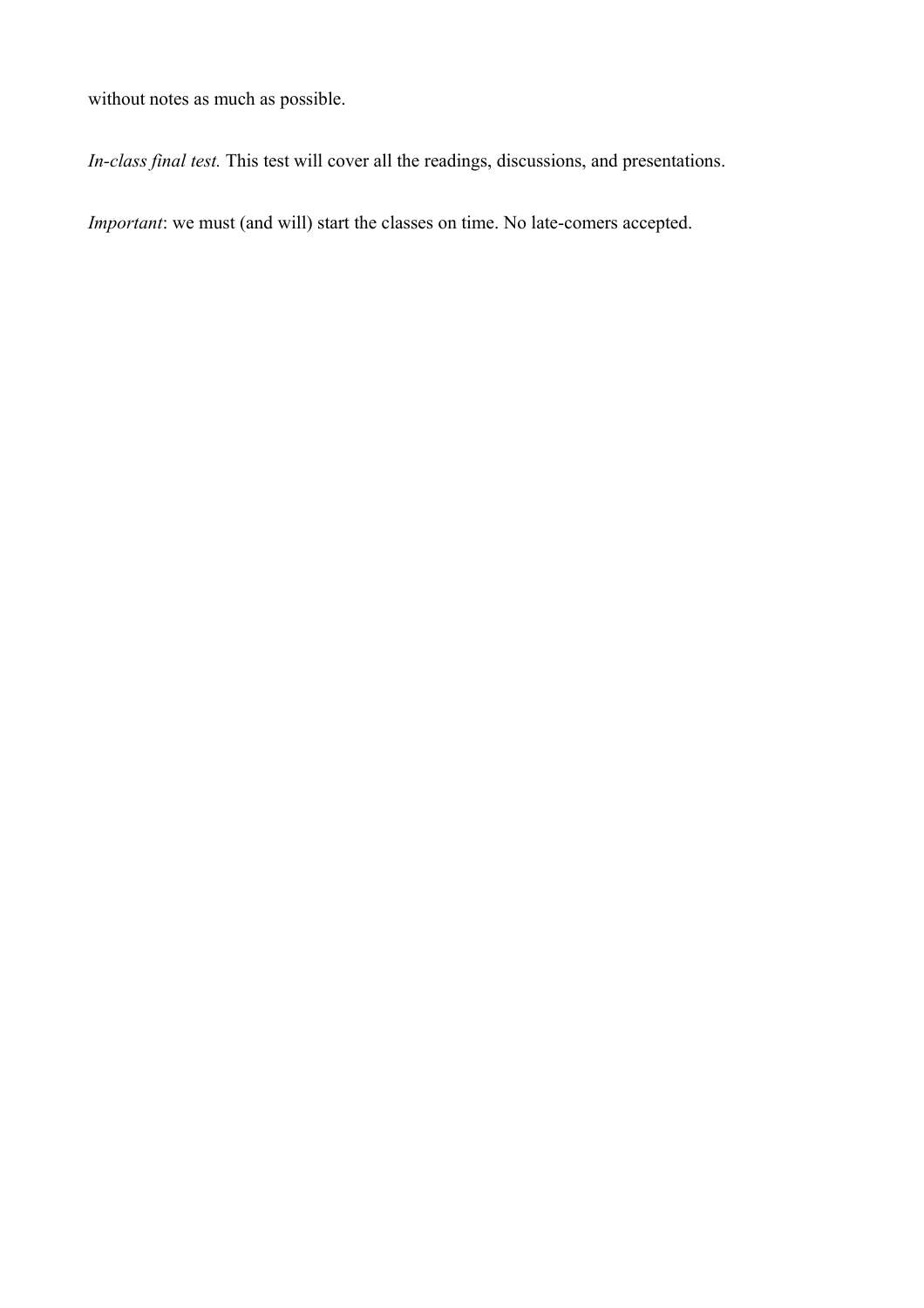## **Schedule of Topics and Presentations**

## **September 8 Orientation**

**September 15 Transgressing boundaries between reality and fiction** READ: Ambrose Bierce, "An Occurrence at Owl Creek Bridge" in-class viewing of film adaptation Presentation:

 $\overline{\phantom{a}}$  ,  $\overline{\phantom{a}}$  ,  $\overline{\phantom{a}}$  ,  $\overline{\phantom{a}}$  ,  $\overline{\phantom{a}}$  ,  $\overline{\phantom{a}}$  ,  $\overline{\phantom{a}}$  ,  $\overline{\phantom{a}}$  ,  $\overline{\phantom{a}}$  ,  $\overline{\phantom{a}}$  ,  $\overline{\phantom{a}}$  ,  $\overline{\phantom{a}}$  ,  $\overline{\phantom{a}}$  ,  $\overline{\phantom{a}}$  ,  $\overline{\phantom{a}}$  ,  $\overline{\phantom{a}}$ 

 $\overline{\phantom{a}}$  ,  $\overline{\phantom{a}}$  ,  $\overline{\phantom{a}}$  ,  $\overline{\phantom{a}}$  ,  $\overline{\phantom{a}}$  ,  $\overline{\phantom{a}}$  ,  $\overline{\phantom{a}}$  ,  $\overline{\phantom{a}}$  ,  $\overline{\phantom{a}}$  ,  $\overline{\phantom{a}}$  ,  $\overline{\phantom{a}}$  ,  $\overline{\phantom{a}}$  ,  $\overline{\phantom{a}}$  ,  $\overline{\phantom{a}}$  ,  $\overline{\phantom{a}}$  ,  $\overline{\phantom{a}}$ 

 $\overline{\phantom{a}}$  ,  $\overline{\phantom{a}}$  ,  $\overline{\phantom{a}}$  ,  $\overline{\phantom{a}}$  ,  $\overline{\phantom{a}}$  ,  $\overline{\phantom{a}}$  ,  $\overline{\phantom{a}}$  ,  $\overline{\phantom{a}}$  ,  $\overline{\phantom{a}}$  ,  $\overline{\phantom{a}}$  ,  $\overline{\phantom{a}}$  ,  $\overline{\phantom{a}}$  ,  $\overline{\phantom{a}}$  ,  $\overline{\phantom{a}}$  ,  $\overline{\phantom{a}}$  ,  $\overline{\phantom{a}}$ 

 $\overline{\phantom{a}}$  ,  $\overline{\phantom{a}}$  ,  $\overline{\phantom{a}}$  ,  $\overline{\phantom{a}}$  ,  $\overline{\phantom{a}}$  ,  $\overline{\phantom{a}}$  ,  $\overline{\phantom{a}}$  ,  $\overline{\phantom{a}}$  ,  $\overline{\phantom{a}}$  ,  $\overline{\phantom{a}}$  ,  $\overline{\phantom{a}}$  ,  $\overline{\phantom{a}}$  ,  $\overline{\phantom{a}}$  ,  $\overline{\phantom{a}}$  ,  $\overline{\phantom{a}}$  ,  $\overline{\phantom{a}}$ 

**September 22 Alternative realities in film: performative creations** in-class viewing of *eXistenZ* Presentation:

**September 29 Performed realities** READ: Mark Twain, *The Mysterious Stranger* Presentation:

**October 6 Transgressing gender dichotomies** Carson McCullers, *The Ballad of the Sad Cafe* in-class viewing of *The Ballad of the Sad Cafe* Presentation/novel:

**October 13** Transgressing boundaries of gender and sexuality READ: David Hwang, *M. Butterfly* in-class viewing of film adaptation Presentation:

**October 20 Transgressing boundaries of race: passing as social performance** in-class viewing of film *Suture* Presentation:

 $\overline{\phantom{a}}$  ,  $\overline{\phantom{a}}$  ,  $\overline{\phantom{a}}$  ,  $\overline{\phantom{a}}$  ,  $\overline{\phantom{a}}$  ,  $\overline{\phantom{a}}$  ,  $\overline{\phantom{a}}$  ,  $\overline{\phantom{a}}$  ,  $\overline{\phantom{a}}$  ,  $\overline{\phantom{a}}$  ,  $\overline{\phantom{a}}$  ,  $\overline{\phantom{a}}$  ,  $\overline{\phantom{a}}$  ,  $\overline{\phantom{a}}$  ,  $\overline{\phantom{a}}$  ,  $\overline{\phantom{a}}$